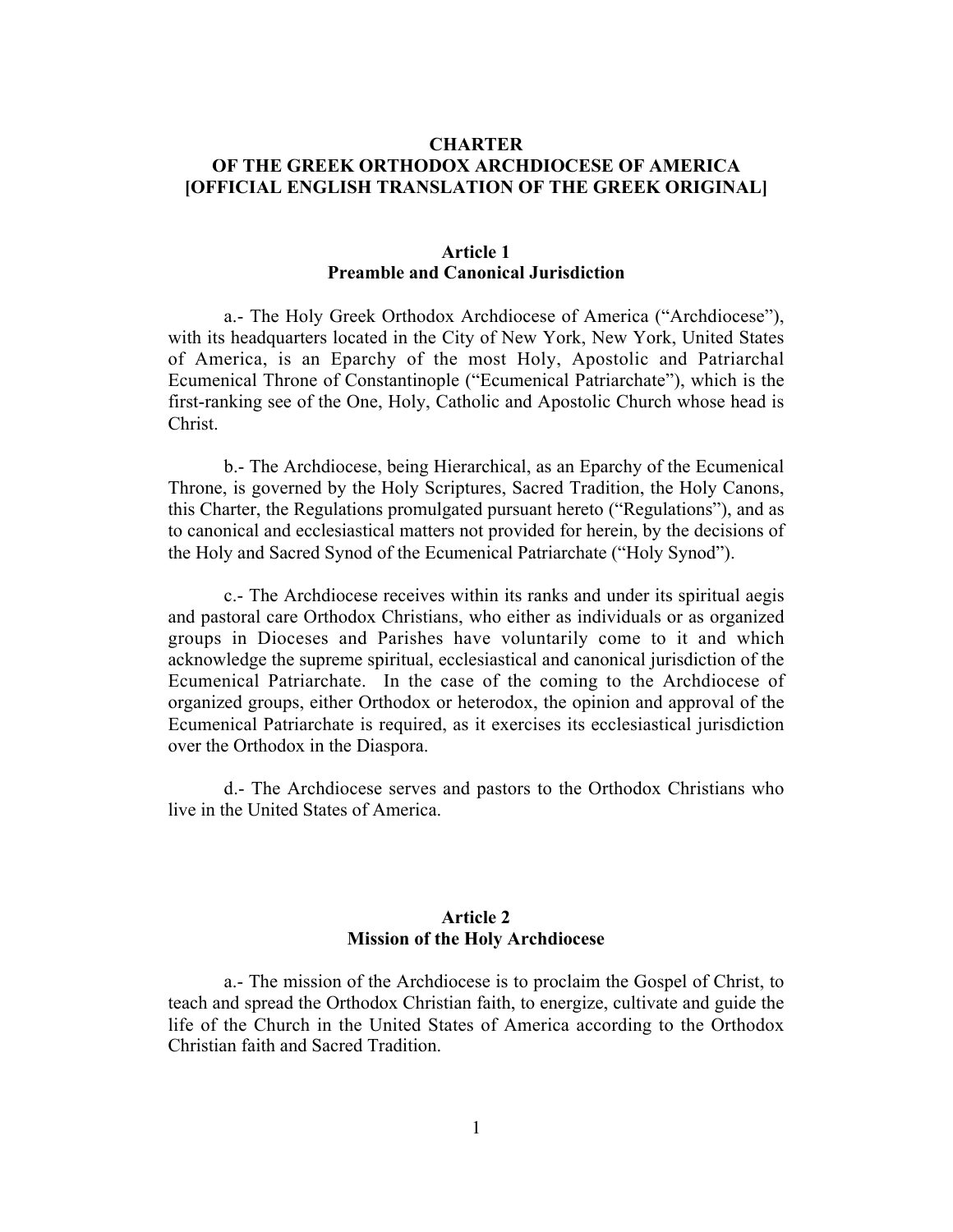b.- The Archdiocese sanctifies the faithful through the Divine Worship, especially the Holy Eucharist and other Sacraments, building the spiritual and ethical life of the faithful in accordance with the Holy Scriptures, Sacred Tradition, the doctrines and canons of the Ecumenical and local Synods, the canons of the Holy Apostles and Fathers of the Church and of all other Synods recognized by the Orthodox Church, as interpreted by the Great Church of Christ in Constantinople.

c.- The Archdiocese serves as a beacon, carrier and witness of the message of Christ to all persons who live in the United States of America, through Divine Worship, preaching, teaching and living the Orthodox Christian faith. As to its intra-Orthodox, intra-Christian and inter-religious activities, the Archdiocese follows the positions and guidelines established by the Ecumenical Patriarchate.

# **Article 3 Organization of the Holy Archdiocese**

a.- The Archdiocese, being the Eparchy of the Ecumenical Throne in the United States of America, is one indivisible entity in its entirety. It is comprised of the New York based Direct Archdiocesan District ("Archdiocesan District"), and Metropolises, the number, seat, and boundaries of which are designated by the Sacred Eparchial Synod of the Archdiocese ("Eparchial Synod"), in consultation with the Archdiocesan Council ("Archdiocesan Council"), and are submitted for evaluation and decision to the Ecumenical Patriarchate.

b.- The Archdiocese of America has its seat in New York City and is incorporated in the State of New York. It is presently comprised of the Direct Archdiocesan District and eight (8) Metropolises. These Metropolises, which also are incorporated, are (according to the order of the English alphabet) the following: Atlanta, Boston, Chicago, Denver, Detroit, New Jersey, Pittsburgh and San Francisco.

c.- The Direct Archdiocesan District and each Metropolis, being incorporated and recognized by civil law, are administered by their respective hierarch according to the Holy Canons, the Ecclesiastical Regulations, and the provisions of this Charter .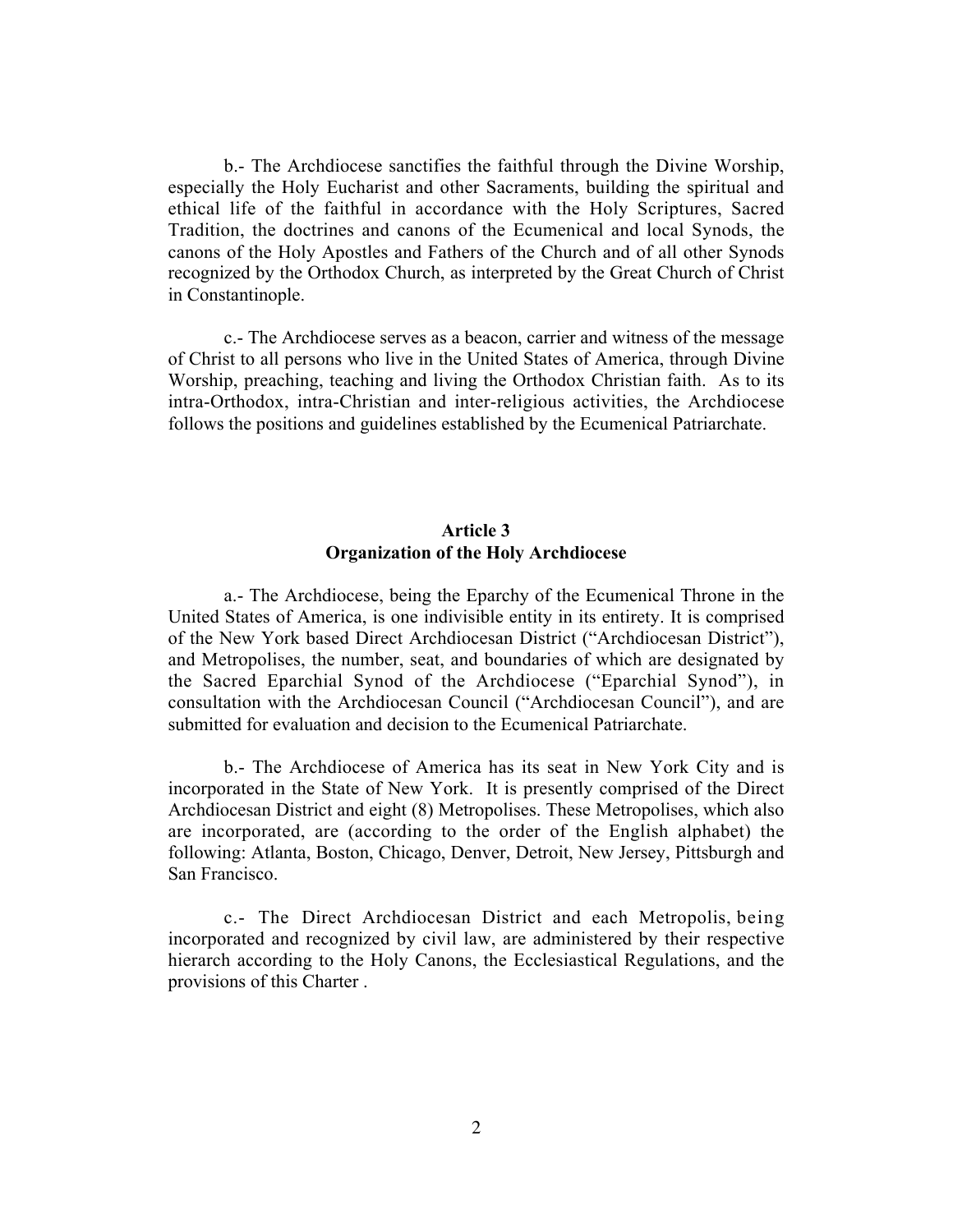#### **Article 4 Governance of the Holy Archdiocese**

a.- Comprised of the Archbishop as President and the Metropolitans as its members, the Eparchial Synod constitutes the ecclesiastical instrument of governance of the Archdiocese.

b.- Presided over and represented by its President, the Archbishop, the Eparchial Synod has the ecclesiastical and canonical responsibility for the Archdiocese to the Ecumenical Patriarchate which is its superior ecclesiastical authority.

### **Article 5 The Holy Eparchial Synod of the Holy Archdiocese**

a.- The Archbishop as President and the Metropolitans as members constitute the Holy Eparchial Synod of the Holy Archdiocese of America ("Eparchial Synod"). The Archbishop convenes and presides over meetings of the Eparchial Synod which shall meet in regular session, according to the Holy Canons of the Orthodox Church, twice annually, in the spring and in the autumn. The Eparchial Synod may also meet in special session if a special need arises, or if the Ecumenical Patriarchate requests it, in which case the meeting is obligatory. The Eparchial Synod may also be especially called at the request of the Archbishop or of a majority of its members, with the agenda topics specified.

b.- The Eparchial Synod has all of the authority and responsibility that the Holy Canons and this Charter ascribe to the "Eparchial Synod". All legal issues which affect the Archdiocese as a whole and its Metropolises are within the exclusive jurisdiction of the Eparchial Synod. Through its president, the Eparchial Synod shall inform the Ecumenical Patriarchate about the issues discussed and the decisions made at its meetings.

c.- Regulations hereafter promulgated by the Eparchial Synod and approved by the Ecumenical Patriarchate shall govern its manner of operation.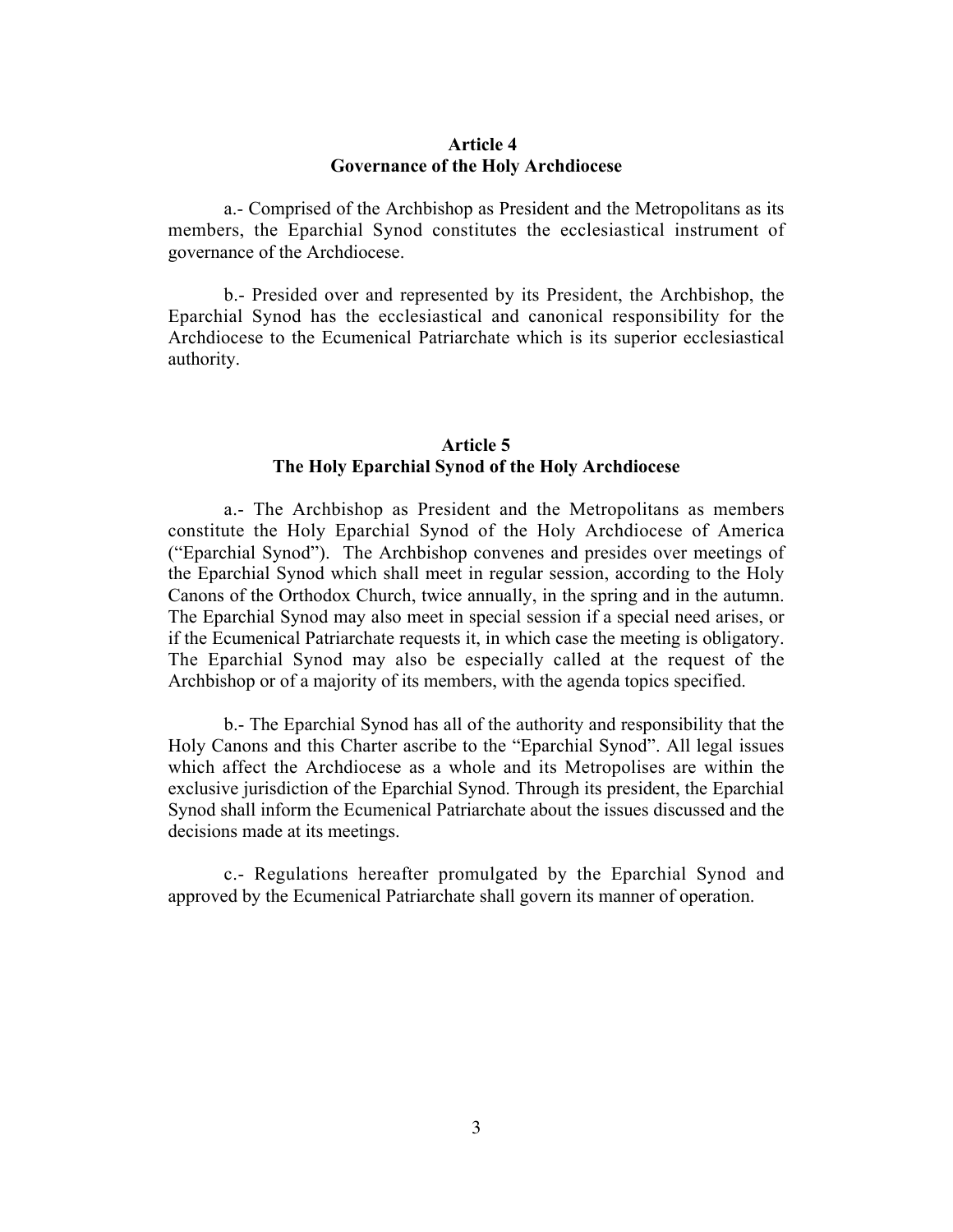#### **Article 6 Responsibilities and Rights of the Archbishop**

The Archbishop of America presides over the Holy Eparchial Synod and is the Exarch of the Ecumenical Patriarchate in the United States of America. In his capacity as Archbishop, as President of the Eparchial Synod and as Exarch of the Ecumenical Patriarchate, among other rights and responsibilities, the Archbishop:

1. Exercises and performs all of the rights and duties designated for his office by the Holy Canons.

2. Is responsible, together with the Eparchial Synod over which he presides, to the Ecumenical Patriarchate concerning the canonical and orderly functioning, life, governance and activities of the one and indivisible Archdiocese.

3. Reports to the Ecumenical Patriarchate, to which he forwards an annual report on the status of the entire Archdiocese.

4. Is directly responsible for pastoring and governing his own Archdiocesan District.

5. Oversees and coordinates, together with the Eparchial Synod and the Archdiocesan Council, the work which is planned and carried out in each Metropolis, through which the unity of the indivisible Archdiocese is secured and enhanced.

6. Ordains and installs the Metropolitans in their eparchies.

7. Supports his fellow Hierarchs in a brotherly manner as they implement the unified programs of the Archdiocese.

8. Presides over the Eparchial Synod, the Archdiocesan Clergy-Laity Congresses, the meetings of the Archdiocesan Council and the boards of trustees of the major institutions and organizations of the Archdiocese.

9. Represents the Archdiocese and the Ecumenical Patriarchate in their dealings with all ecclesiastical and civil authorities in the United States of America.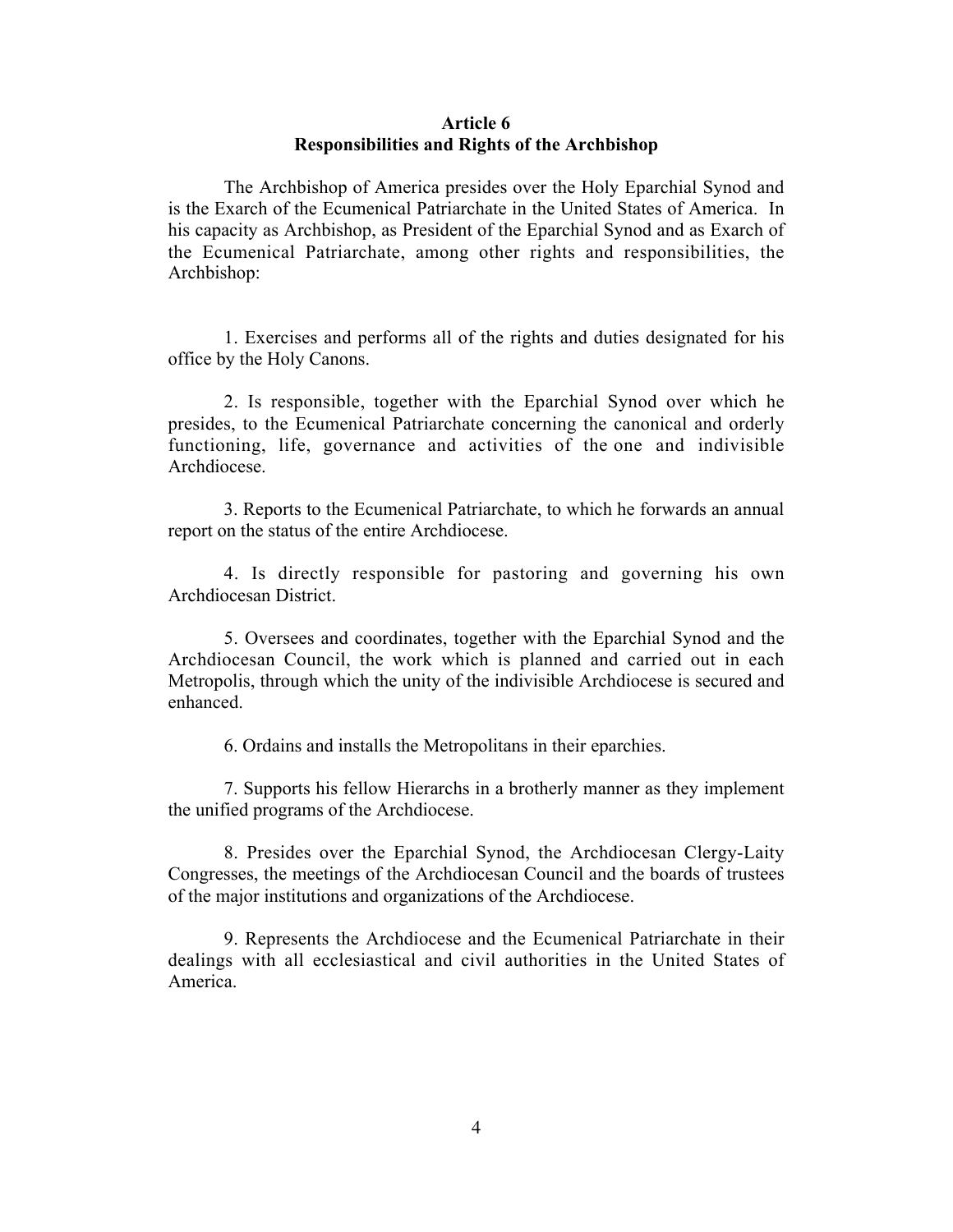10. Presides as Exarch of the Ecumenical Patriarchate over Pan-Orthodox councils, meetings and assemblies and promotes and fosters harmony and cooperation among all Orthodox Christians in the United States of America.

11. Is responsible for intra-Christian and inter-religious activities in the United States of America.

12. Cultivates and strengthens even more the existing bond of unity between the Archdiocese and the Ecumenical Patriarchate.

13. Carries out and implements the provisions of this Charter.

# **Article 7 Responsibilities and Rights of the Metropolitans**

a.- Each Metropolitan within his ecclesiastical district and the Archbishop in his Direct Archdiocesan District have the rights and responsibilities of a Bishop in accordance with the Holy Canons and the long established life, praxis and order of the Church as well as the provisions of this Charter, including the exclusive right to occupy the throne behind the altar (*Synthronon*).

b.- Among the rights and responsibilities of each Metropolitan are the following:

1. To be a member of the Eparchial Synod and participate in its work, forwarding to the Archbishop an annual report regarding the progress of the work of his Metropolis.

2. To ordain deacons and priests for his Metropolis, following his submission of their candidacy to the Eparchial Synod and the Eparchial Synod's approval.

3. To consecrate and sanctify for worship churches and chapels.

4. To administer his Metropolis in a considered, orderly, harmonious and fiscally responsible manner for the common good.

5. To convene and preside over the Spiritual Court of First Instance in his Metropolis.

6. To issue permits for the celebration of the sacrament of marriage and decrees of ecclesiastical divorce in the event of the dissolution of marriage.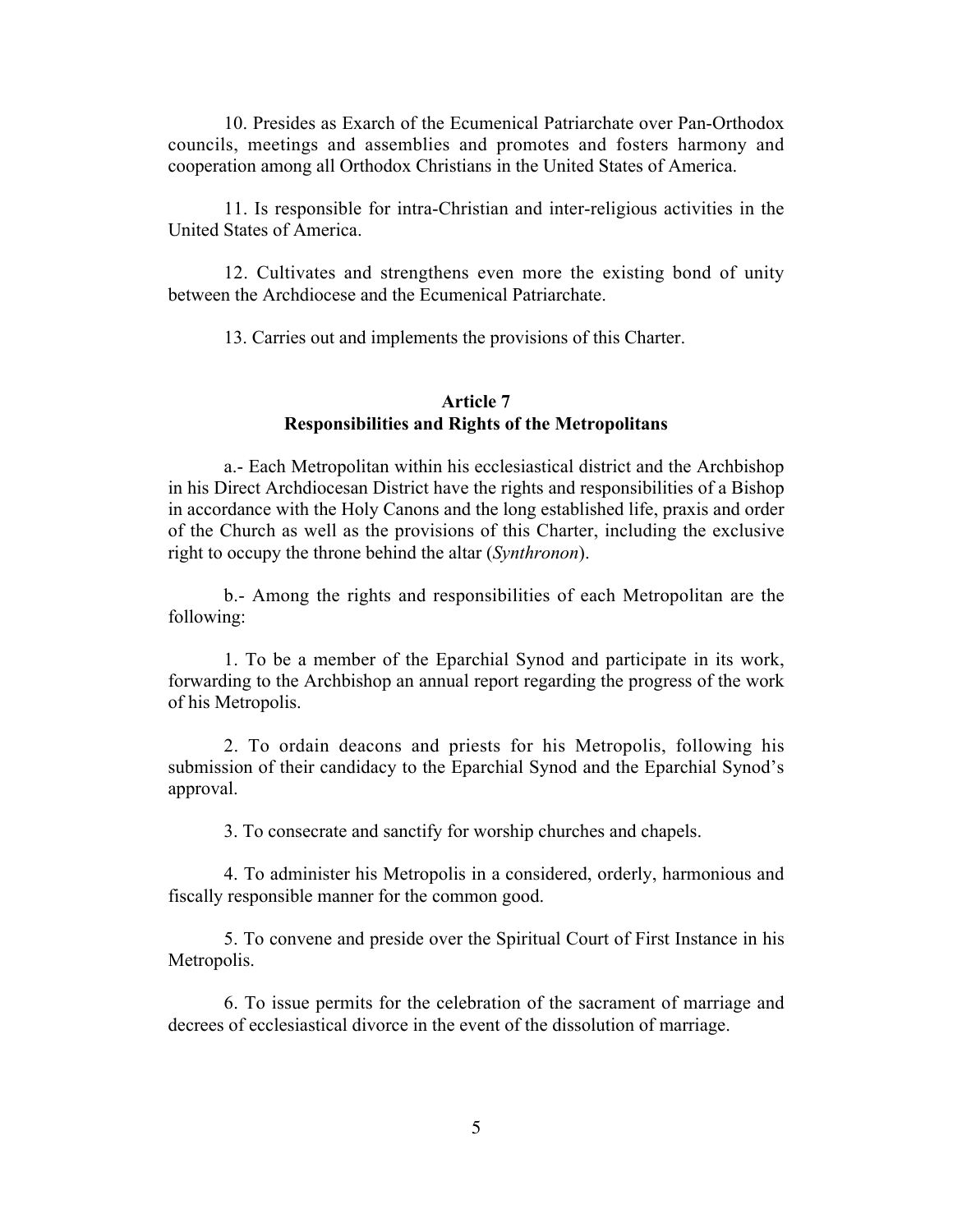7. To distribute to the parish priests the *Myron* (Holy Chrismation Oil) which is received from the Holy and Great Church of Christ through the Archbishop, and

8. To have his *pheme* (Bishop's anthem) canonically chanted during the Divine Liturgy. His *pheme*, however, shall not include *hypertimia* (supreme honor) and *exarchia* (exarchy).

c.- During the periods between meetings of the Eparchial Synod, the Archbishop having received to this end its authorization of the Eparchial Synod, issues the ordination permit as well as the permit to the Metropolitans of the indivisible Archdiocese of America for their canonical (annual) or extraordinary absence outside the United States.

## **Article 8 Order of Commemoration**

During Divine Worship, the Sacraments and the Sacred Services, Priests and Deacons commemorate their canonical Hierarch. The Archbishop and the Metropolitans commemorate the name of the Ecumenical Patriarch at the liturgical exclamation of the "*en protois mnestheti…"* (first of all remember Lord…). The Auxiliary Bishops commemorate the name of their respective Hierarch. At the Great Entrance of the Divine Liturgy, after the commemoration of their Archbishop and Patriarch, the Metropolitans also commemorate their Archbishop in America.

#### **Article 9 Spiritual Courts**

a.- A Spiritual Court of First Instance functions within the Archdiocesan District and within each Metropolis. Each Spiritual Court is comprised of four senior clergy selected by the Hierarch, who presides over it, and hears cases involving family problems, divorce, and moral and disciplinary offenses of clergy and lay persons. The Court decrees the measures of correction and healing as provided by the Holy Canons and Tradition of the Orthodox Church.

b.- The Spiritual Court of Second Instance (Appeals) is comprised of the Archbishop, who presides over it, the members of the Eparchial Synod and the Chancellor of the Archdiocese as secretary. In the absence of the Archbishop for good cause, the first ranking among the Metropolitans shall preside. It is convened when the Eparchial Synod meets, and hears at the Second Instance all appeals of decisions from the Spiritual Courts of First Instance. The Hierarch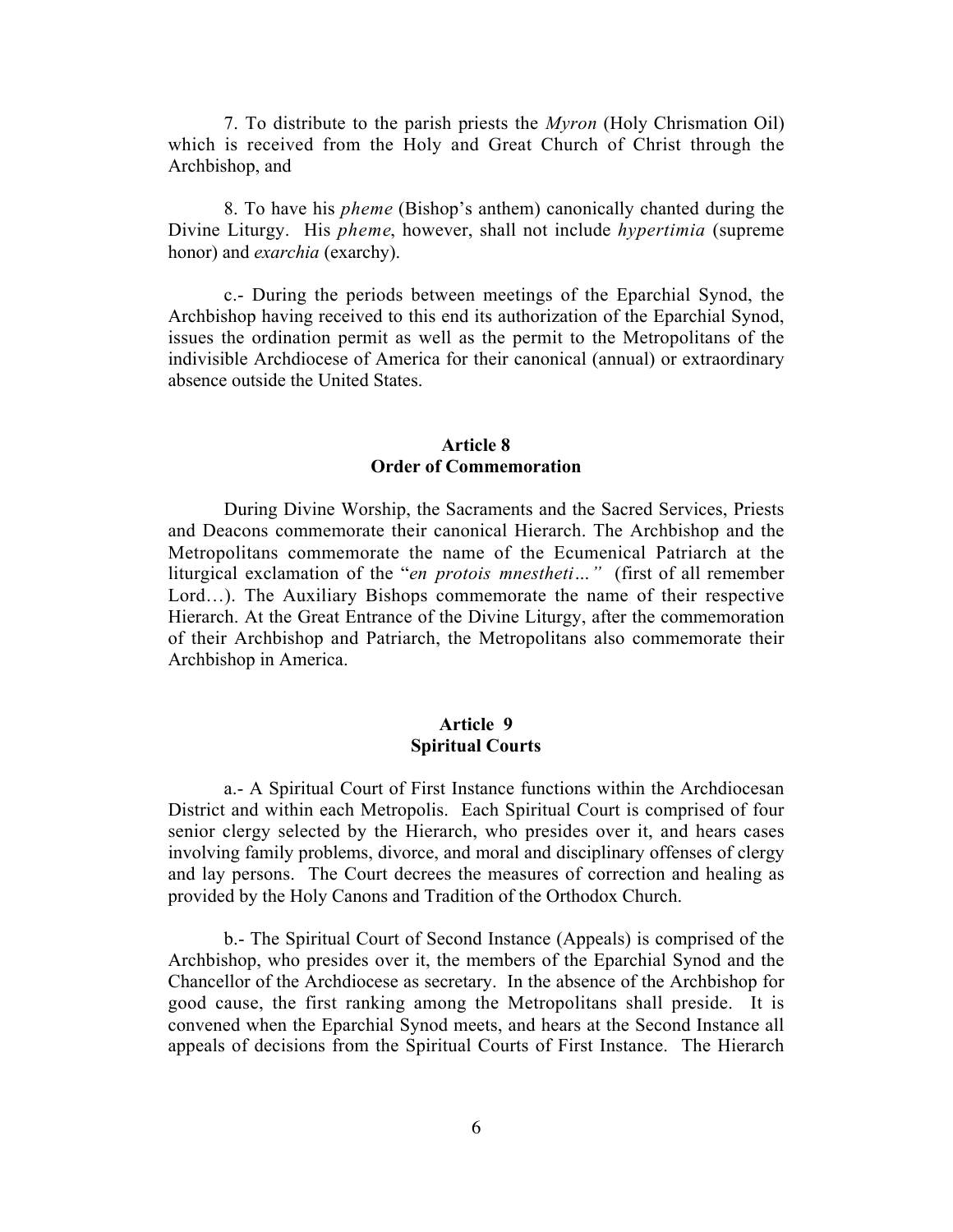who was the judge of the First Instance Court shall not participate in the decision of the Spiritual Court of the Second Instance (Appeals).

c.- Appeals from the rulings of the Spiritual Court of the Second Instance (Appeals) involving Clergy and Laity may be submitted to the Ecumenical Patriarchate for review. The decisions of the Ecumenical Patriarchate regarding these appeals are final and irrevocable.

d.- According to ecclesiastical authorization granted to it, the Eparchial Synod convenes as a Spiritual Court of First Instance for cases involving Metropolitans and Bishops.

e.- Acting as a Second Instance Court and a Court of Appeals, the Holy Synod of the Ecumenical Patriarchate hears and judges irrevocably those cases.

f.- The Eparchial Synod submits any charges which require defrocking of clergy to the Ecumenical Patriarchate. The proposed defrocking can only be determined by the Holy and Sacred Synod of the Ecumenical Patriarchate.

g.- The operating procedures of the Spiritual Courts will be based upon Regulations hereafter promulgated by the Eparchial Synod and approved by the Ecumenical Patriarchate.

# **Article 10 Archdiocesan Clergy-Laity Congress**

a.- Archdiocesan Clergy-Laity Congresses ("Congress") are convened at least triennially and presided over by the Archbishop. Except for dogmatic or canonical matters, they are concerned with all other matters which affect the life, mission, growth and unity of the Archdiocese of America, and especially the uniform administration of the Archdiocesan District, the Metropolises and Parishes, the educational programs, financial programs and philanthropic concerns of the Archdiocese, and the more active participation of the Archdiocese in the life of the United States of America. The Congress makes such decisions as it deems appropriate.

b.- The Congress is presided over by the Archbishop and is comprised of the members of the Eparchial Synod, the Auxiliary Bishops, the members of the Archdiocesan Council, and clergy and lay representatives of the Parishes of the Archdiocese.

c.- The decisions of the Congress are submitted by the Eparchial Synod, through its President, the Archbishop, to the Ecumenical Patriarchate for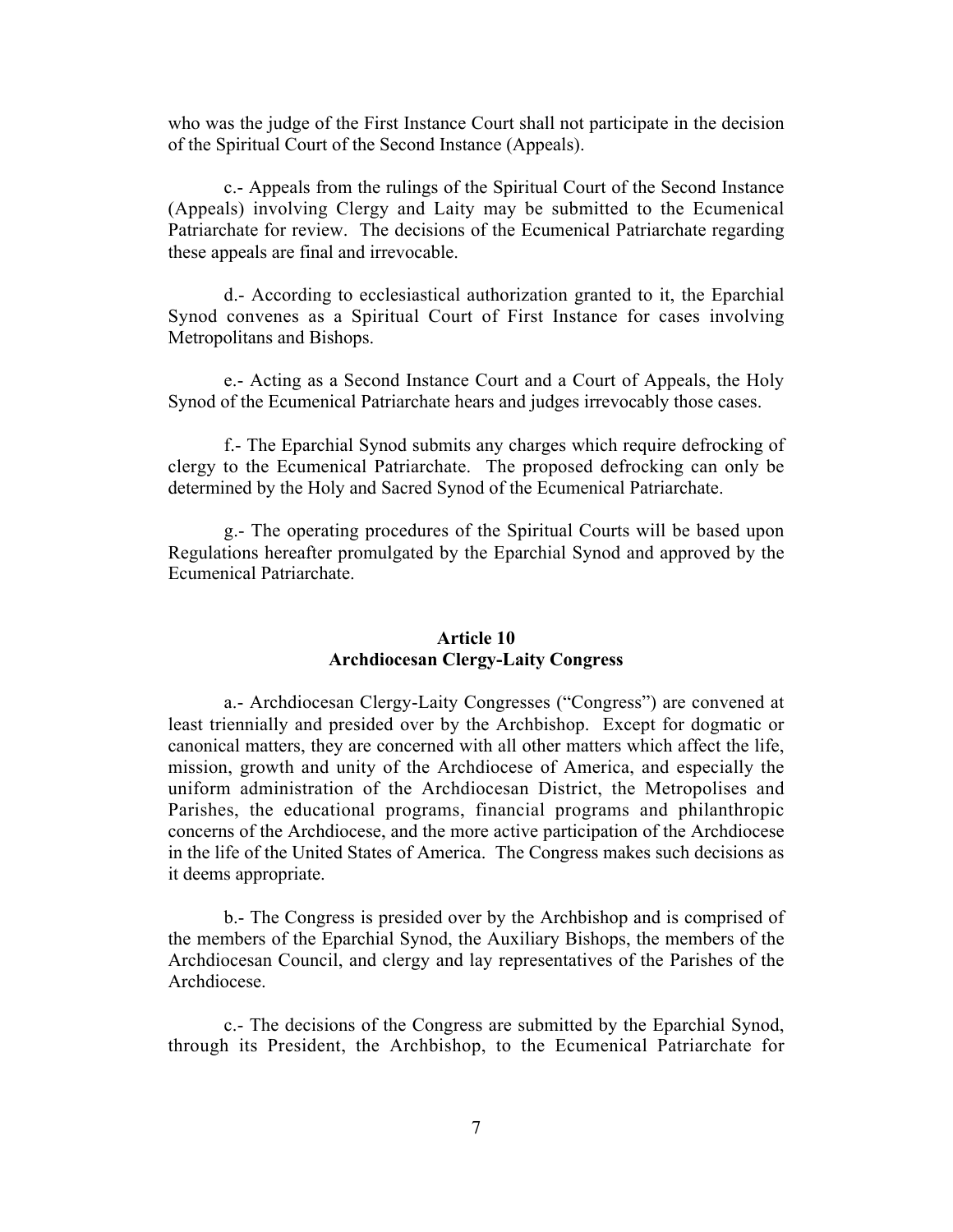approval. In the event that no response is received from the Ecumenical Patriarchate within ninety (90) days following the receipt of the decisions by it, the decisions shall be deemed approved. Following their approval, the decisions must be faithfully and firmly adhered to by all Parishes, whether or not they were represented at the Congress, and regardless of whether they voted with the minority.

d.- Regulations hereafter promulgated shall set forth the composition, functioning, and frequency of convening of the Congress.

## **Article 11 Local Clergy-Laity Assemblies**

a.- The Archdiocesan District and each Metropolis shall have a Clergy-Laity Assembly ("Assembly") convened and presided over by its local Hierarch. The Assembly is comprised of the priests and lay representatives of the Parishes within its jurisdiction and the members of the Local Council.

b.- Except for dogmatic or canonical issues, the local Assemblies are concerned with matters affecting the life and growth of the Archdiocesan District or the Metropolises, as may be applicable, and the unity thereof. They deal with local matters including the uniform governance of the Parishes, educational programs, financial programs and philanthropic concerns, as well as with the better organization and effectiveness of the Parishes.

c.- Each Assembly may propose to the Archdiocese items for inclusion in the agenda of the upcoming Congress.

d.- Regulations hereafter promulgated shall set forth the composition, functioning, and frequency of convening of the Assembly.

#### **Article 12 Locum Tenentes**

a.- In the event of a vacancy in the office of the Archbishop, the member of the Eparchial Synod first in order of seniority of episcopal ordination, or--if he is impaired--the next in rank, becomes the *locum tenens* by designation of the Ecumenical Patriarch, until the election of the new Archbishop.

b.- In the event a Metropolitan See becomes vacant, the Archbishop, in consultation with the Eparchial Synod, designates the Metropolitan of an adjacent See as the *locum tenens* who serves until a successor is elected.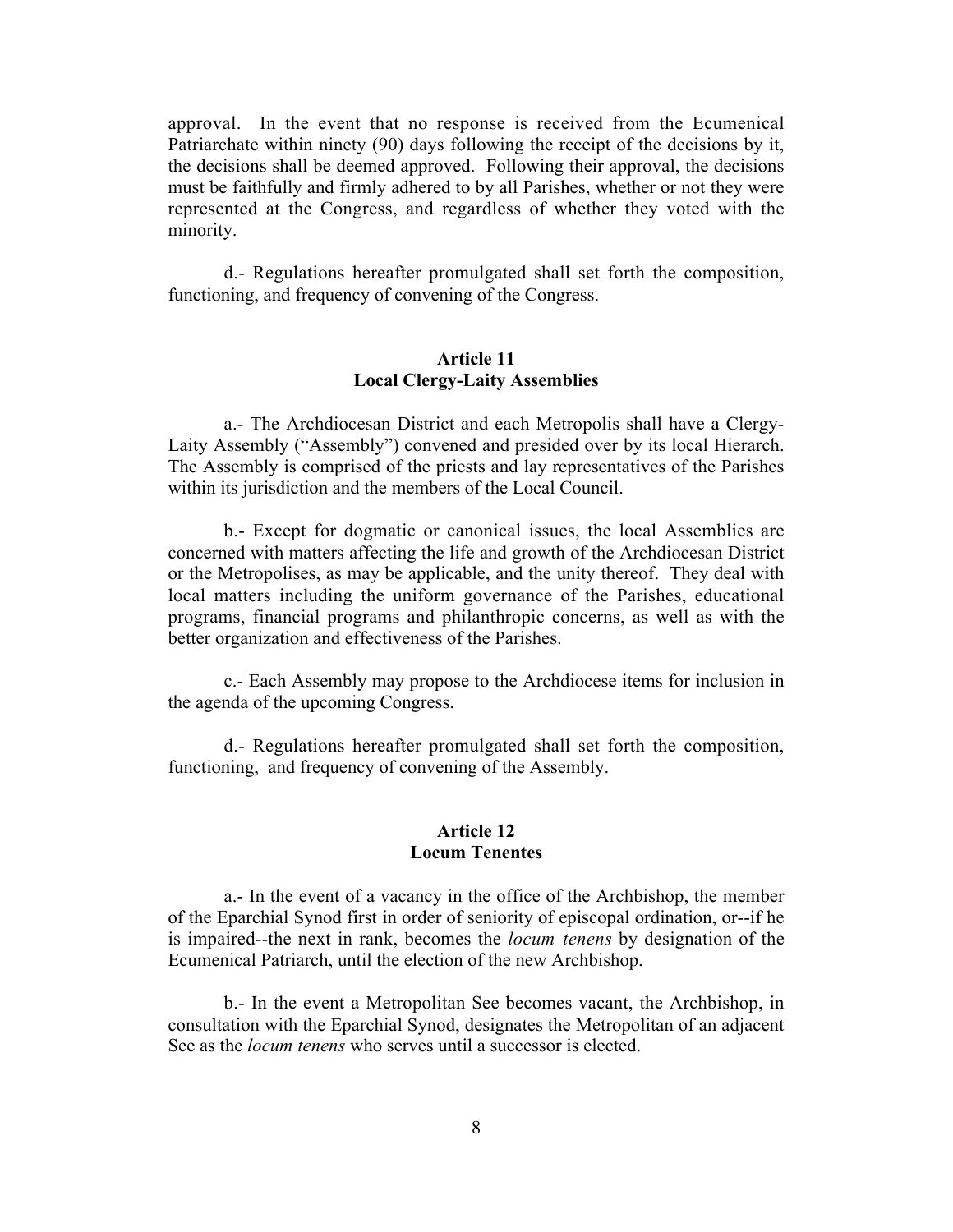## **Article 13 Election of the Archbishop**

a.- The election of the Archbishop is the exclusive privilege and the canonical right of the Holy Synod. The Eparchial Synod, as well as the Archdiocesan Council, have an advisory opinion regarding the person of the Archbishop to be elected. This opinion will be submitted in writing to the Holy Synod in a timely fashion or it may be submitted by a special delegation so that it may be duly evaluated on the basis of meritocratic criteria.

b.- A candidate for the office of Archbishop must be a person of deep faith and ethos, a Greek Orthodox Christian, a graduate of an academically accredited Orthodox school of theology of the highest level and have all the qualifications as provided by the Holy Canons for Hierarchical office. Also, the candidate shall have a fluent knowledge of spoken and written English and Greek, have proven ability in administration and pastoral work, and be totally committed to the preservation of unity within the Archdiocese as well as to its bond of unity with the Ecumenical Patriarchate. In addition, he shall not be less than forty (40) years of age and have had a period of successful service in the Archdiocese of no less than five (5) years, or to have proven, direct, substantive and broad knowledge of the life and status of the Church in America.

c.- Those fulfilling the above conditions are candidates regardless of the place of residence or service during the time of the election.

## **Article 14 Election of a Metropolitan**

a.- In every regular meeting and in consultation with the Archdiocesan Council, the Eparchial Synod reviews and modifies, through additions and deletions, the list of those eligible for the office of Metropolitan. The Auxiliary Bishops are automatically included in this list by virtue of their office. The Eparchial Synod submits the list so completed to the Ecumenical Patriarchate for its approval. The list becomes definitive after its ratification by the Ecumenical Patriarchate and is then officially published by the Archdiocese.

b.- Immediately following a vacancy in the See of a Metropolis, but no later than forty (40) days thereafter, the Archbishop convenes the Eparchial Synod in a timely fashion, for the purpose of nominating, after soliciting the opinion of the members of the Archdiocesan Council, three persons, out of whom one shall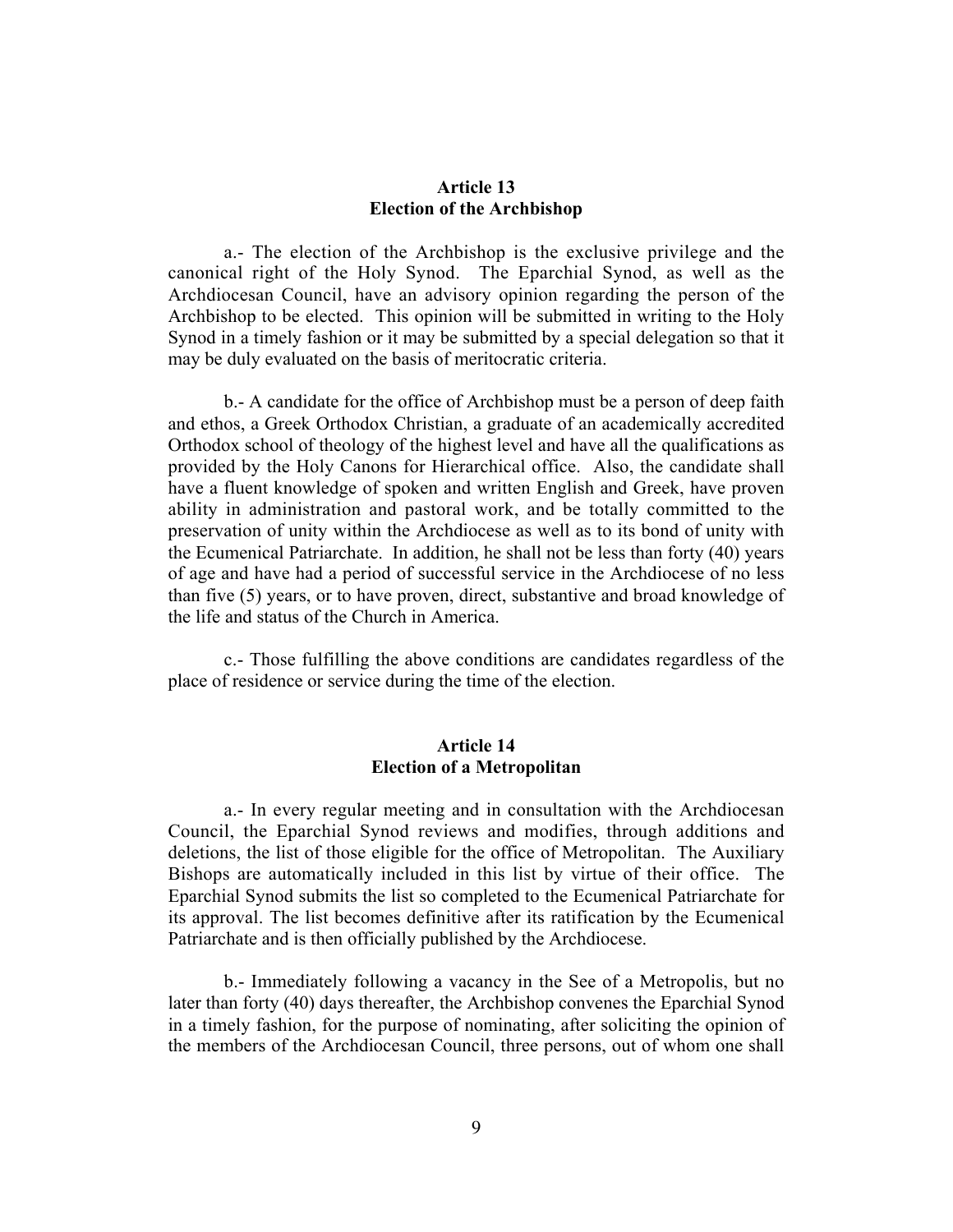be elected to fill the vacancy of the Metropolis. The nominees are taken from the above mentioned list of those eligible, pursuant to the procedure provided for by the Regulations of the Eparchial Synod.

c.- The list of three nominees thus established is submitted to the Ecumenical Patriarchate. According to the existing practice, the Holy and Sacred Synod of the Ecumenical Patriarchate elects one of the three as the new Metropolitan.

d.- A nominee for the office of Metropolitan shall be a person of deep faith and ethos, a Greek Orthodox Christian, a graduate of an academically recognized and accredited Orthodox school of theology of the highest level, have a fluent knowledge of spoken and written English and Greek, and have a proven ability in administration and pastoral work. In addition, the nominee must have all the pertinent qualifications defined by the Holy Canons, shall not be less than thirty-five (35) years of age, and shall have had a period of sufficient service in the Archdiocese.

e.- Those fulfilling the above conditions are candidates and are included in the list of eligible candidates regardless of the place of residence during the time of the election.

#### **Article 15 Elections of Auxiliary Bishops**

a.-For the election of Auxiliary Bishops the same procedure shall be followed as for the election of Metropolitans (see Article 14).

b.- Regulations regarding the Auxiliary Bishops shall be promulgated by the Eparchial Synod and put into effect after its approval by the Ecumenical Patriarchate.

# **Article 16 Assignment and Transfer of Clergy**

a.- The assignment and transfer of Clergy within the Archdiocesan District and each Metropolis is the exclusive right and privilege of the respective Hierarch.

b.- The initial placement of a clergyman is made by the Archbishop in consultation with the Metropolitan in whose Metropolis the clergyman will be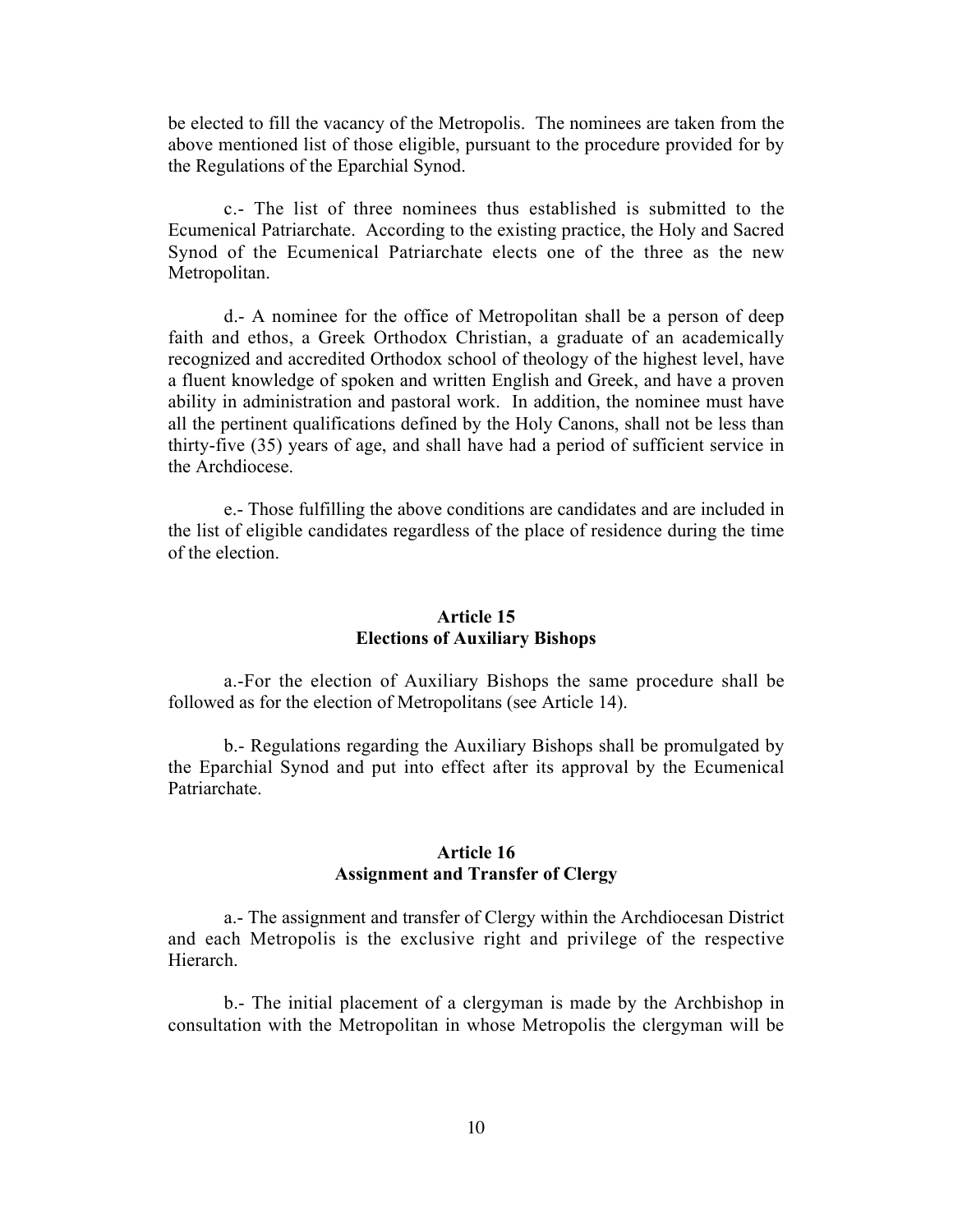placed. The assignment will be made by the Archbishop or the Metropolitan in whose Archdiocesan District or Metropolis the clergyman will serve.

c.- The transfer of clergy between Metropolises (or between the Archdiocesan District and a Metropolis) is the right of the Hierarchs involved who will effectuate all transfers according to the ecclesiastical regulations in force. All transfers and assignments shall be communicated to the Archdiocese for its information and use.

## **Article 17 Archdiocesan Council**

a.- The membership of the Archdiocesan Council is comprised of the Archbishop as President, the Metropolitans and Auxiliary Bishops, and representatives of the clergy and laity from the Parishes of the Archdiocesan District and of each Metropolis.

b.- The Archdiocesan Council is convened by the Archbishop and meets in regular session at least twice a year and in special session as often as is considered necessary.

c.- Except for dogmatic and canonical matters, which are within the competence of the Ecumenical Patriarchate, the Archdiocesan Council is concerned with matters and issues that affect the life, growth and unity of the Holy Archdiocese of America, and makes such decisions thereon as it deems necessary. The Archdiocesan Council functions as the advisory and consultative body to the Archbishop and to the Eparchial Synod.

d.- The Archdiocesan Council is concerned with the Archdiocesan ministries, institutions, and financial affairs of the Holy Archdiocese of America. Together with the Eparchial Synod, the Archdiocesan Council is concerned with the interpretation and implementation of the decisions of the Congress, as well as the Regulations adopted pursuant to this Charter on matters within its jurisdiction. The Archdiocesan Council has such duties and responsibilities as set forth herein, as well as those provided for under any Regulations pertaining to it in matters within its jurisdiction.

e.- In the event that action becomes necessary between Congresses, the Archdiocesan Council shall exercise the authority of the Congress when so convened by the Archbishop and advised as to the purpose and necessity therefore.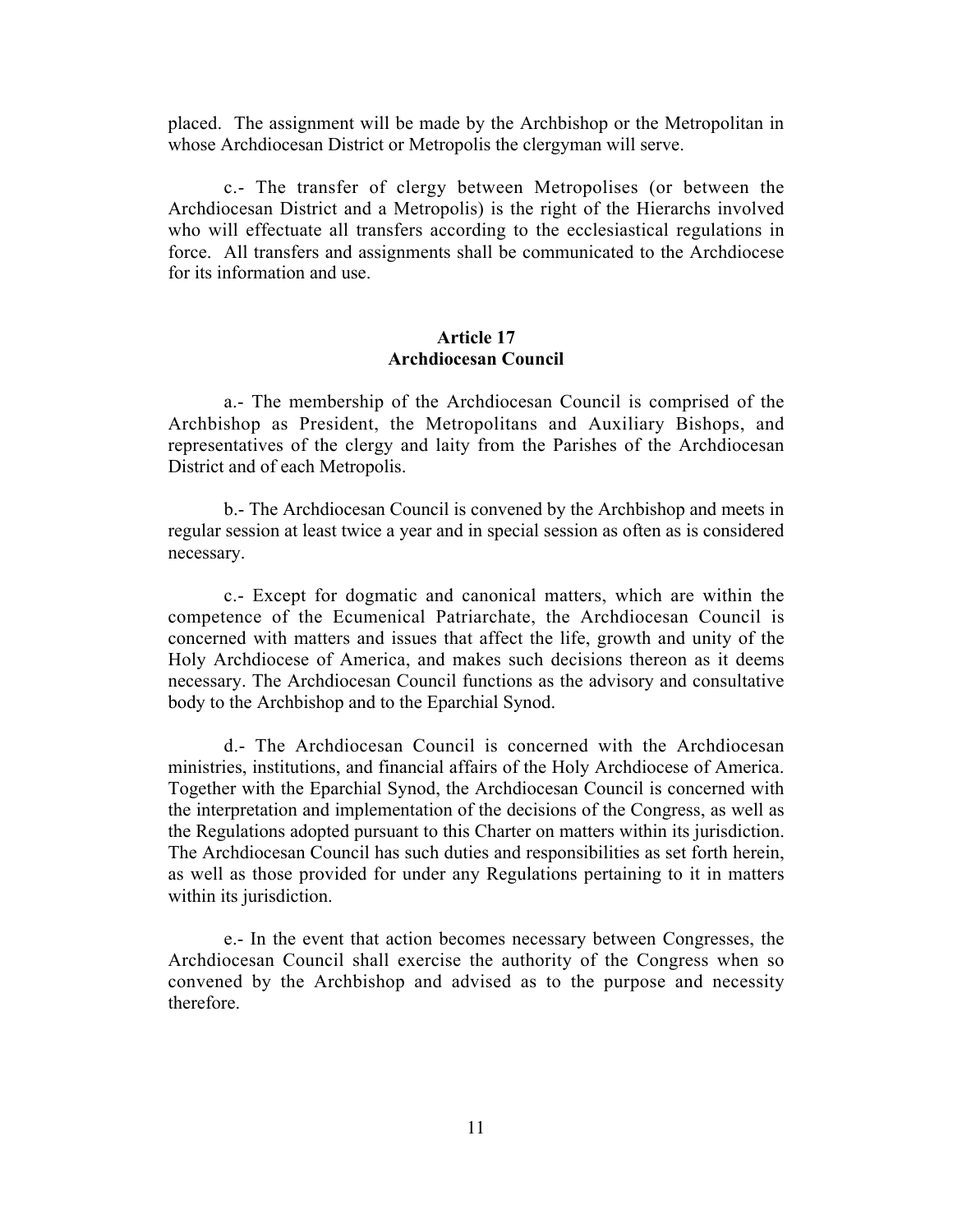f.- Specific Regulations shall set forth the composition, functioning, jurisdiction, and convening of the Archdiocesan Council.

## **Article 18 Local Councils**

a.- The Local Council of the Direct Archdiocesan District and of each Metropolis ("Local Council") is the consultative and advisory body to its respective Hierarch. Except for dogmatic and canonical matters, it is concerned with matters and problems that affect the unity, life and growth of the corresponding ecclesiastical area, and is comprised of the respective Hierarch as chairman, and clergy and laity of his area as members.

b.- The Local Council shall meet in regular session at least semi-annually and in special session as often as the local Hierarch deems necessary.

c.- The Local Council is concerned with the ministries, institutions, programs, and financial affairs of the corresponding ecclesiastical area. It has the duties, responsibilities and competence designated to it and provided for under the Regulations pertaining to it.

d.- Specific Regulations shall set forth the composition, functioning, jurisdiction, and convening of the Local Council.

## **Article 19 Education**

a.- The Archdiocese establishes and oversees educational institutions, both religious and cultural, which offer Catechetical training and Greek *paideia*, as may be necessary, such as the present Holy Cross School of Theology and Hellenic College.

b.- The Archdiocese also establishes educational programs which may be necessary to serve its cultural, catechetical, educational and other needs.

c.- The Archdiocese publishes such religious and educational materials as may be appropriate to the fulfillment of its mission.

d.- Regulations hereafter promulgated shall provide for the establishment and functioning of all necessary educational institutions, as well as for the formation of related programs.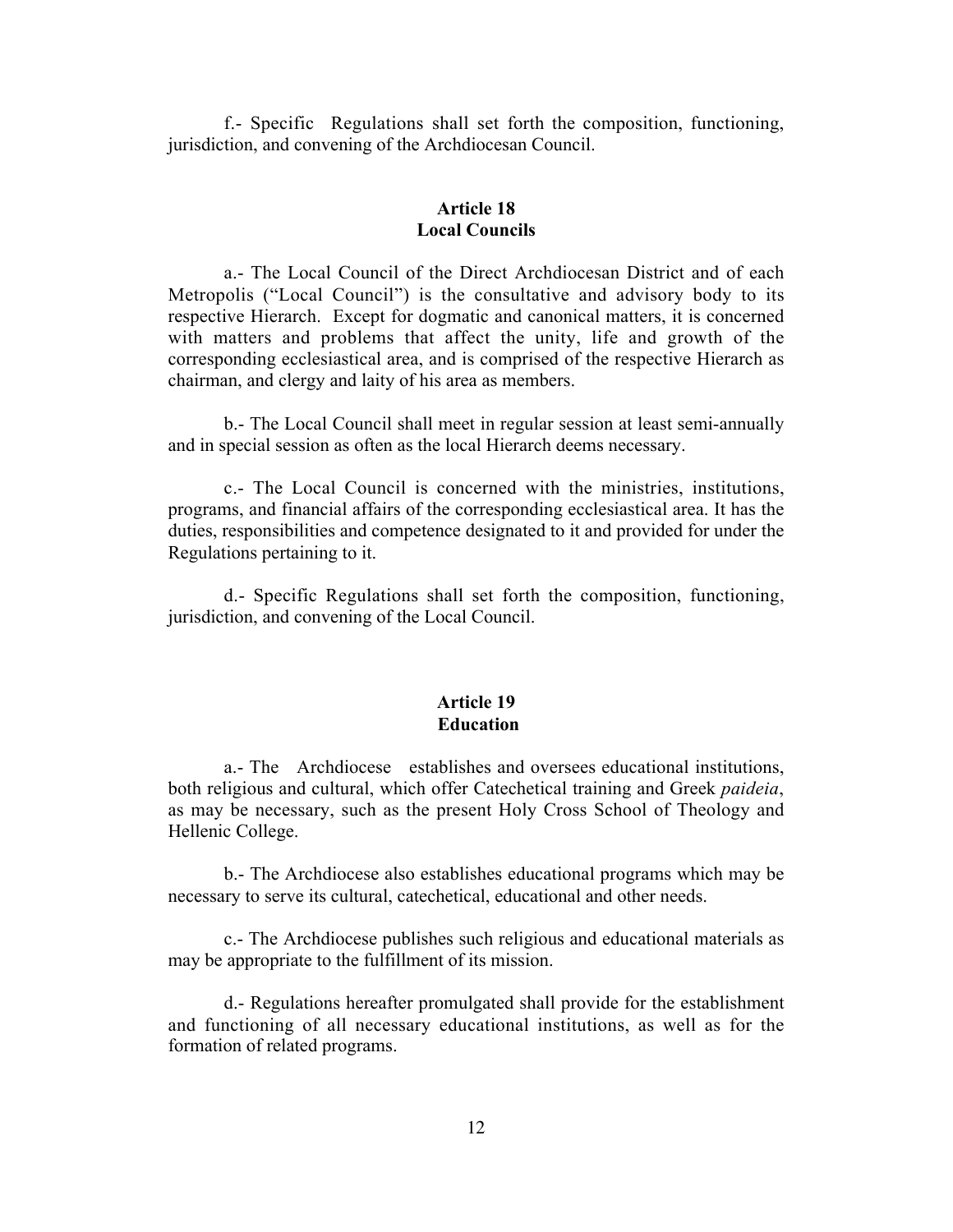#### **Article 20 Ministries and Institutions**

a.- All major existing or future institutions of the Archdiocese shall be the property and responsibility of the Archdiocese (see Article 17, d), while those of a local nature shall be the respective property and responsibility of each local ecclesiastical administration (see Article 18, c).

b.- The establishment of new institutions, including, but not limited to, educational, recreational, charitable, retirement homes and the like, as well as the dissolution of such institutions, requires prior approval of the Eparchial Synod and the consent of the Archdiocesan Council or the Local Council, as may be applicable.

c.- The manner of operation of such institutions shall be pursuant to Regulations hereafter promulgated.

#### **Article 21 Holy Monasteries**

a.- Monasteries and organized communities of monastics function according to the long established, canonical tradition and practice of the Church. As such, they are ecclesiastical institutions, functioning under the direct canonical jurisdiction and supervision of the Hierarch in whose ecclesiastical jurisdiction they are located.

b.- Monasteries are founded by the local Hierarch, following approval of the Eparchial Synod. Canonically, their administration and financial affairs are the responsibility of the local Hierarch, whose name is to be commemorated during Divine Worship.

c.- The Monasteries that operate in the United States of America continue the long established monastic life and witness. They function according to the prevailing Monastic Law and the letter and the spirit of the Regulations that define their operation.

d.- Regulations for the establishment, organization and operation of Monasteries shall be promulgated by the Eparchial Synod and approved by the Ecumenical Patriarchate.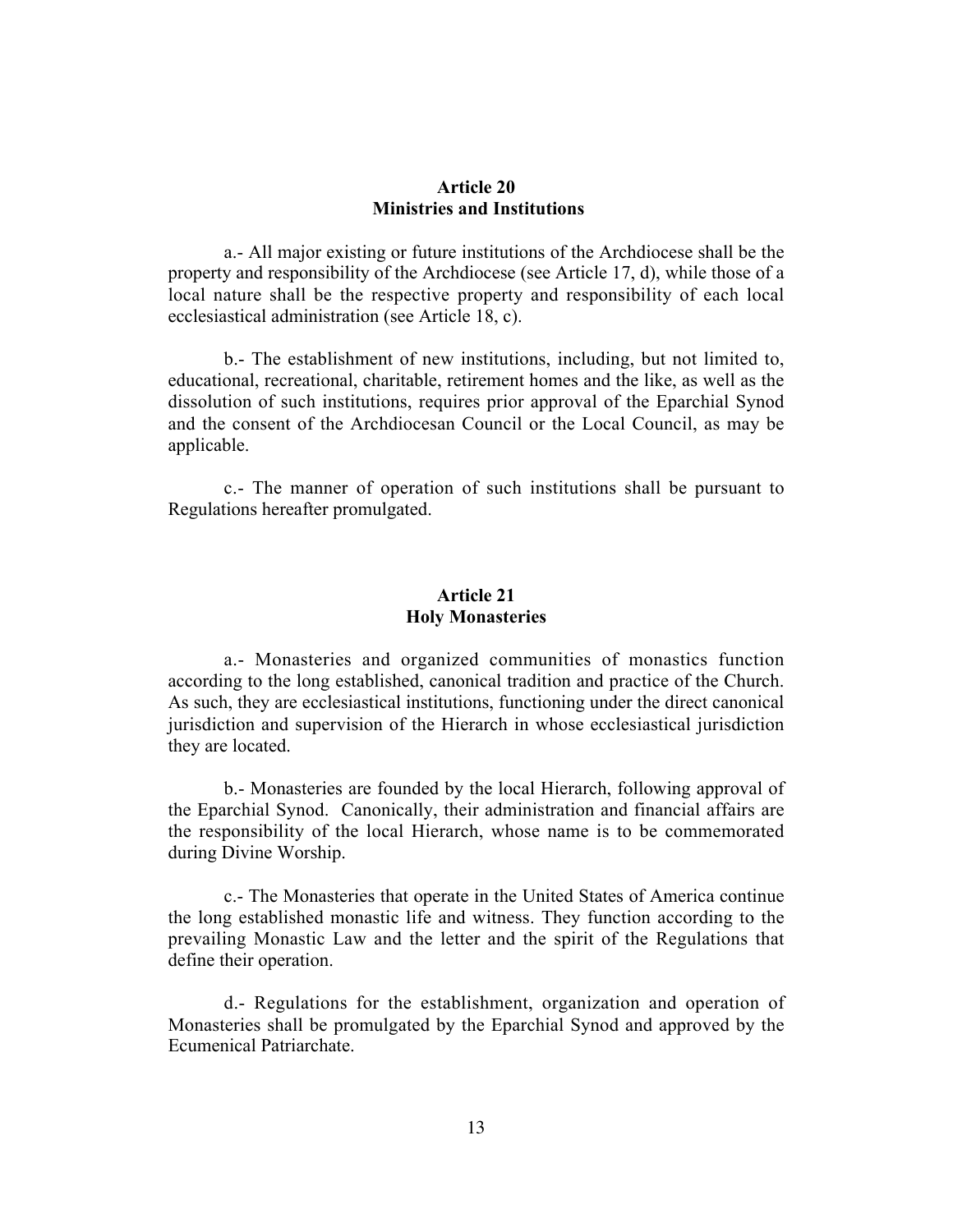### **Article 22 Regulations**

a.- All Regulations pertaining to the implementation of this Charter shall be in conformity with the Holy Canons, Sacred Tradition and long existing life and practice of the Holy Orthodox Church, as developed in the framework of the Ecumenical Patriarchate, and in conformity with the letter and the spirit of this Charter.

b.- Regulations for the implementation of this Charter shall be proposed, approved, and ratified as follows:

1. Regulations pertaining to the operations of the Eparchial Synod, the Spiritual Courts and the Monasteries shall be promulgated by the Eparchial Synod and approved by the Ecumenical Patriarchate.

2. Regulations pertaining to the composition of the Archdiocesan Council and the Local Councils shall be promulgated by the Congress. Regulations pertaining to the functioning of these bodies shall be promulgated by the Archdiocesan Council.

3. All other Regulations, including those pertaining to the composition, the frequency of meetings and manner of functioning of the Congress, Assemblies, and Parishes of the entire Holy Archdiocese, shall be proposed by the Archdiocesan Council and promulgated by the Congress.

4. All regulations mentioned in the above paragraphs 2 and 3 and, in general, all Regulations pursuant to the present Charter shall be submitted by the Eparchial Synod, through its President, to the Ecumenical Patriarchate for final review and approval. In the event that no response is received from the Ecumenical Patriarchate within ninety (90) days following the receipt of the Regulations by it, they shall be deemed approved.

c.- Until the adoption and approval of Regulations under this Charter, all existing regulations shall continue in full force and effect. However, in the event of a conflict between this Charter and any such regulations, the provisions of this Charter shall prevail.

d.- The present Charter and all Regulations adopted and approved pursuant to this Charter shall be published by the Archdiocese.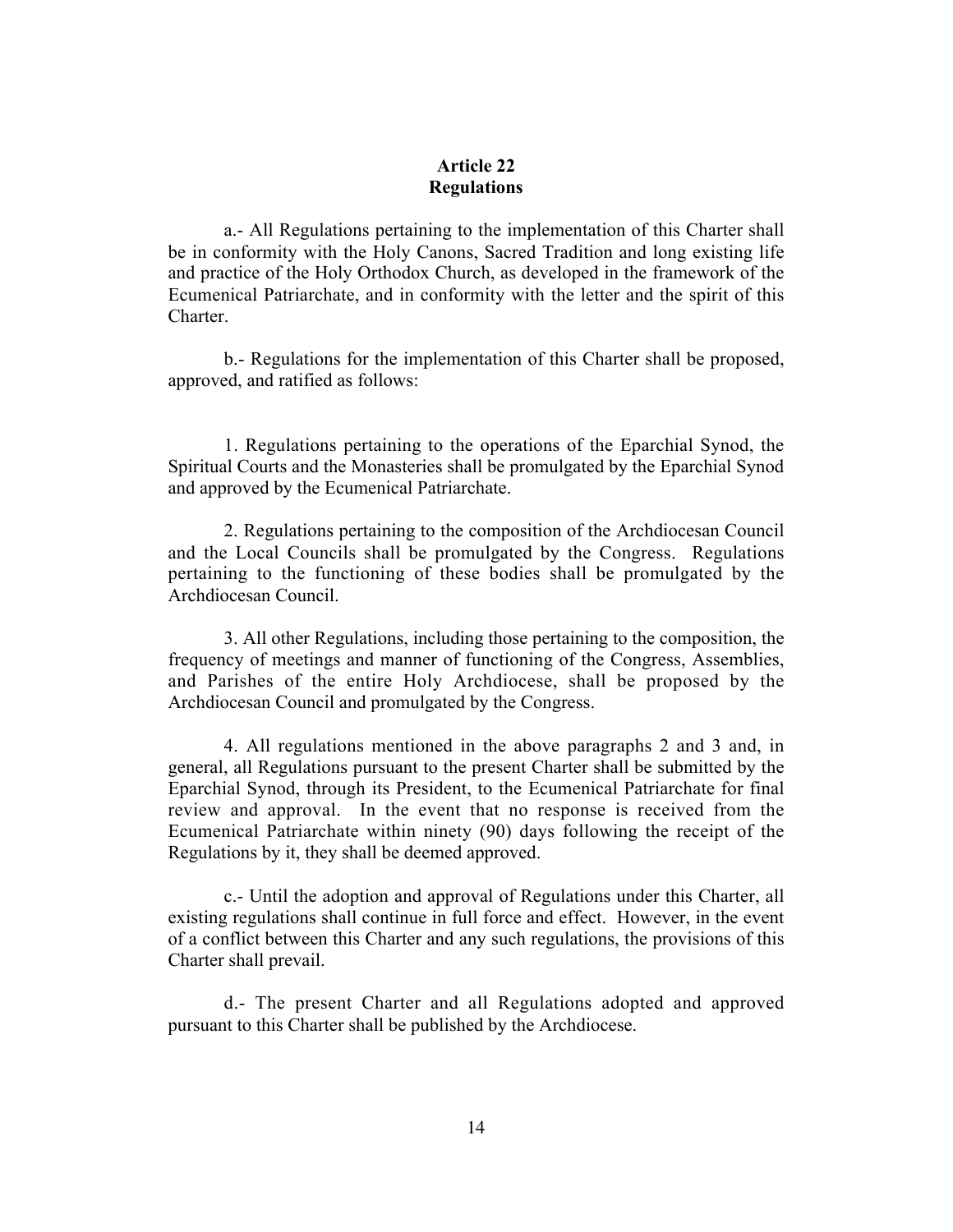e.- The Archdiocesan Council shall interpret all Regulations except those approved and ratified pursuant to the provisions of Articles 5, 9, and 21 hereof.

# **Article 23 Language and Authentic Text**

The languages of this Charter and any Regulations hereunder promulgated shall be English and Greek. The English text, as approved by the Patriarchate, shall be deemed the legal and governing text. In the event of need, this Charter shall be authoritatively interpreted by the Ecumenical Patriarchate.

## **Article 24 Implementation**

This present Charter is granted to the Archdiocese of America by the Ecumenical Patriarchate and is effective immediately.

#### **Article 25 Amendment**

The present Charter regulating the affairs of the Holy Archdiocese of America as an ecclesiastical institution, may be amended in its entirety or in part after a proposal of the Holy Eparchial Synod submitted to the Ecumenical Patriarchate following the appropriate procedure in the Archdiocesan Council and the Archdiocesan Clergy-Laity Congress, and after the approval of the Holy and Sacred Synod of the Ecumenical Patriarchate to which the proposal has been submitted.